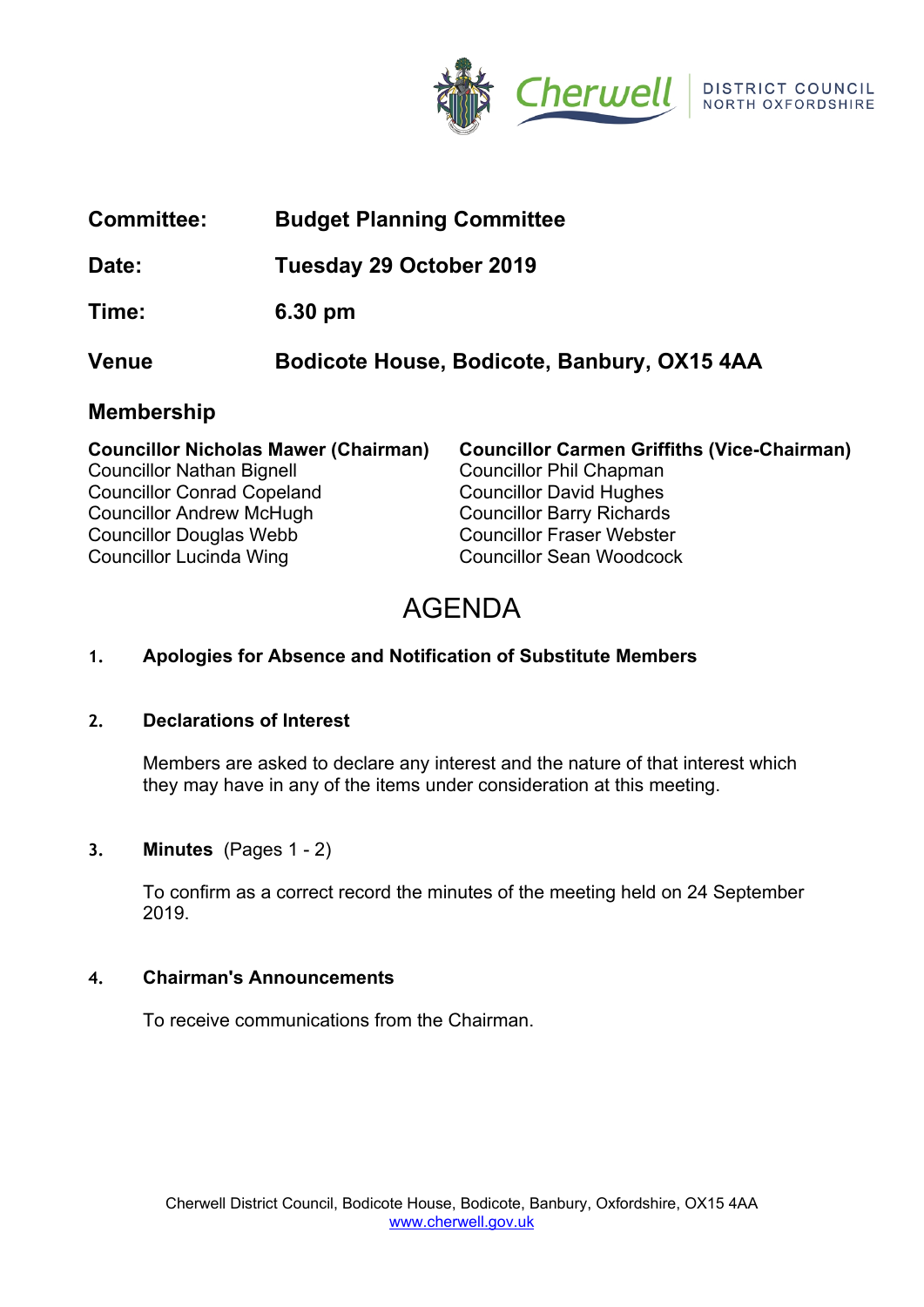#### **5. Urgent Business**

The Chairman to advise whether they have agreed to any item of urgent business being admitted to the agenda.

#### **6. Monthly Performance, Risk and Finance Monitoring Report - August 2019**  (Pages 3 - 48)

Report of Executive Director – Finance (Interim) and Assistant Director – Performance and Transformation.

\*\*\*Please note the covering report for this item will be to follow\*\*\*

#### **7. Council Tax Reduction Scheme 2020-2021** (Pages 49 - 82)

Report of Executive Director – Finance (interim).

#### **Purpose of report**

To provide members with an update on the recent consultation process that has taken place on the options for a Council Tax Reduction Scheme for the financial year 2020-2021 and to seek a recommendation to Executive as to the scheme for 2020-2021.

To outline the Council Tax discounts for the financial year 2020-2021.

#### **Recommendations**

The meeting is recommended:

- 1.1 To note the contents of the report and any financial implications for the Council.
- 1.2 To recommend to Executive which option should be considered for the Council Tax Scheme for 2020-2021.
- 1.3 To review the proposed level of Council Tax discounts and premiums for 2020-2021 and make recommendations to Executive as follows:
	- Retain the discount for second homes at zero
	- Retain the discount for empty homes (unoccupied and substantially unfurnished) at 25% for 6 months and thereafter at zero.
	- Retain the discount for empty homes undergoing major repairs at 25% for 12 months and thereafter at zero.
	- Retain the empty homes premium of an additional 100% for properties that have remained empty for more than 2 years.

#### **8. Review of Committee Work Plan**

To review the Committee Work Plan.

The Assistant Director – Finance (Interim) will give a verbal update.